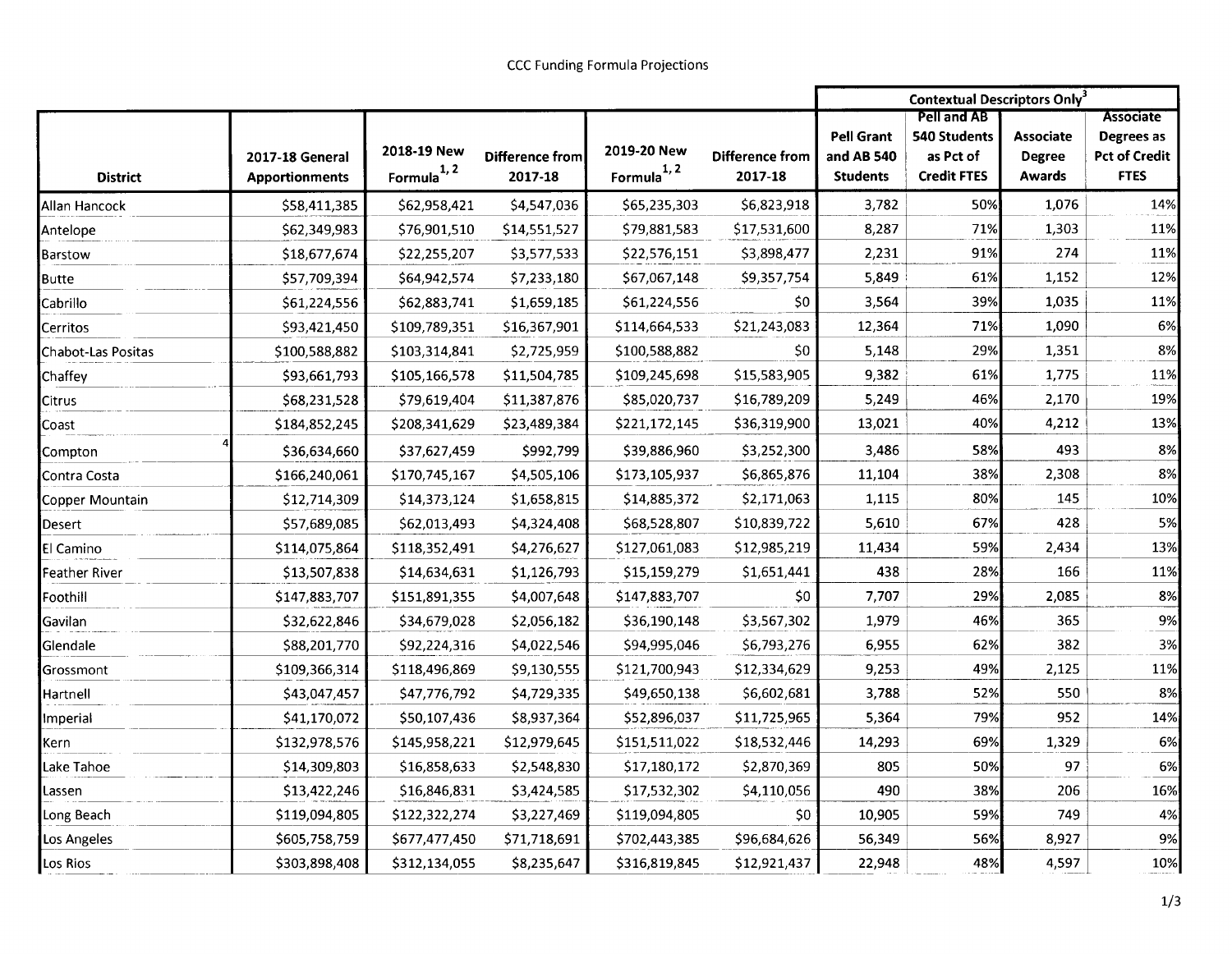|                          |                                          |                               |                                   |                               |                                   | <b>Contextual Descriptors Only<sup>3</sup></b>     |                                                                       |                                             |                                                                       |
|--------------------------|------------------------------------------|-------------------------------|-----------------------------------|-------------------------------|-----------------------------------|----------------------------------------------------|-----------------------------------------------------------------------|---------------------------------------------|-----------------------------------------------------------------------|
| <b>District</b>          | 2017-18 General<br><b>Apportionments</b> | 2018-19 New<br>Formula $1, 2$ | <b>Difference from</b><br>2017-18 | 2019-20 New<br>Formula $1, 2$ | <b>Difference from</b><br>2017-18 | <b>Pell Grant</b><br>and AB 540<br><b>Students</b> | Pell and AB<br><b>540 Students</b><br>as Pct of<br><b>Credit FTES</b> | <b>Associate</b><br><b>Degree</b><br>Awards | <b>Associate</b><br>Degrees as<br><b>Pct of Credit</b><br><b>FTES</b> |
| Marin                    | \$25,602,279                             | \$25,602,279                  | \$0                               | \$25,602,279                  | \$0                               | 1,323                                              | 37%                                                                   | 203                                         | 6%                                                                    |
| Mendocino                | \$22,134,847                             | \$24,072,961                  | \$1,938,114                       | \$25,107,093                  | \$2,972,246                       | 1,456                                              | 58%                                                                   | 233                                         | 9%                                                                    |
| Merced                   | \$56,484,964                             | \$61,882,822                  | \$5,397,858                       | \$63,639,265                  | \$7,154,301                       | 5,580                                              | 68%                                                                   | 632                                         | 8%                                                                    |
| MiraCosta                | \$63,527,213                             | \$69,247,867                  | \$5,720,654                       | \$73,433,984                  | \$9,906,771                       | 4,780                                              | 45%                                                                   | 928                                         | 9%                                                                    |
| Monterey                 | \$38,872,008                             | \$39,925,439                  | \$1,053,431                       | \$38,872,008                  | S0                                | 2,025                                              | 35%                                                                   | 356                                         | 6%                                                                    |
| <b>I</b> Mt. San Antonio | \$177,811,661                            | \$182,810,875                 | \$4,999,214                       | \$195,974,884                 | \$18,163,223                      | 12,933                                             | 52%                                                                   | 1,685                                       | 7%                                                                    |
| Mt. San Jacinto          | \$71,502,946                             | \$77,897,384                  | \$6,394,438                       | \$80,724,828                  | \$9,221,882                       | 7,091                                              | 63%                                                                   | 1,668                                       | 15%                                                                   |
| Napa                     | \$31,613,882                             | \$33,070,088                  | \$1,456,206                       | \$34,137,235                  | \$2,523,353                       | 1,796                                              | 36%                                                                   | 521                                         | 10%                                                                   |
| North Orange             | \$202,015,331                            | \$207,489,946                 | \$5,474,615                       | \$202,015,331                 | \$0                               | 13,809                                             | 46%                                                                   | 1,892                                       | 6%                                                                    |
| Ohlone                   | \$48,754,594                             | \$50,075,843                  | \$1,321,249                       | \$48,754,594                  | \$0                               | 1,767                                              | 25%                                                                   | 720                                         | 10%                                                                   |
| Palo Verde               | \$16,242,040                             | \$20,685,526                  | \$4,443,486                       | \$21,824,025                  | \$5,581,985                       | 288                                                | 15%                                                                   | 133                                         | 7%                                                                    |
| Palomar                  | \$103,569,866                            | \$106,376,609                 | \$2,806,743                       | \$103,569,866                 | \$0                               | 5,350                                              | 34%                                                                   | 1,606                                       | 10%                                                                   |
| Pasadena                 | \$135,681,648                            | \$143,920,717                 | \$8,239,069                       | \$151,598,660                 | \$15,917,012                      | 10,619                                             | 48%                                                                   | 3,090                                       | 14%                                                                   |
| Peralta                  | \$118,390,568                            | \$121,598,952                 | \$3,208,384                       | \$127,816,599                 | \$9,426,031                       | 8,182                                              | 42%                                                                   | 1,278                                       | 7%                                                                    |
| Rancho Santiago          | \$163,128,127                            | \$176,229,607                 | \$13,101,480                      | \$184,214,857                 | \$21,086,730                      | 7,748                                              | 35%                                                                   | 2,989                                       | 13%                                                                   |
| Redwoods                 | \$26,892,157                             | \$28,567,151                  | \$1,674,994                       | \$28,652,653                  | \$1,760,496                       | 2,410                                              | 69%                                                                   | 424                                         | 12%                                                                   |
| Rio Hondo                | \$74,378,241                             | \$76,393,891                  | \$2,015,650                       | \$79,168,103                  | \$4,789,862                       | 5,466                                              | 44%                                                                   | 956                                         | 8%                                                                    |
| Riverside                | \$169,708,804                            | \$176,864,698                 | \$7,155,894                       | \$182,995,456                 | \$13,286,652                      | 15,450                                             | 54%                                                                   | 3,477                                       | 12%                                                                   |
| San Bernardino           | \$88,599,228                             | \$97,525,790                  | \$8,926,562                       | \$103,805,982                 | \$15,206,754                      | 7,085                                              | 46%                                                                   | 1,536                                       | 10%                                                                   |
| San Diego                | \$248,211,771                            | \$257,534,932                 | \$9,323,161                       | \$266,181,383                 | \$17,969,612                      | 15,826                                             | 45%                                                                   | 2,010                                       | 6%                                                                    |
| San Francisco            | \$124,029,738                            | \$129,696,748                 | \$5,667,010                       | \$137,982,511                 | \$13,952,773                      | 5,188                                              | 25%                                                                   | 1,116                                       | 5%                                                                    |
| San Joaquin Delta        | \$90,286,179                             | \$98,415,947                  | \$8,129,768                       | \$103,522,574                 | \$13,236,395                      | 7,356                                              | 46%                                                                   | 2,631                                       | 16%                                                                   |
| San Jose                 | \$71,024,603                             | \$72,802,419                  | \$1,777,816                       | \$75,692,552                  | \$4,667,949                       | 5,487                                              | 48%                                                                   | 744                                         | 6%                                                                    |
| San Luis Obispo          | \$48,676,957                             | \$49,996,103                  | \$1,319,146                       | \$50,317,816                  | \$1,640,859                       | 2,668                                              | 33%                                                                   | 674                                         | 8%                                                                    |
| San Mateo                | \$98,269,691                             | \$98,269,691                  | \$0                               | \$98,269,691                  | \$0                               | 4,709                                              | 27%                                                                   | 1,375                                       | 8%                                                                    |
| Santa Barbara            | \$72,913,606                             | \$79,529,308                  | \$6,615,702                       | \$81,085,268                  | \$8,171,662                       | 4,696                                              | 37%                                                                   | 1,984                                       | 16%                                                                   |
| Santa Clarita            | \$94,230,775                             | \$97,120,834                  | \$2,890,059                       | \$103,692,527                 | \$9,461,752                       | 5,377                                              | 35%                                                                   | 1,395                                       | 9%                                                                    |